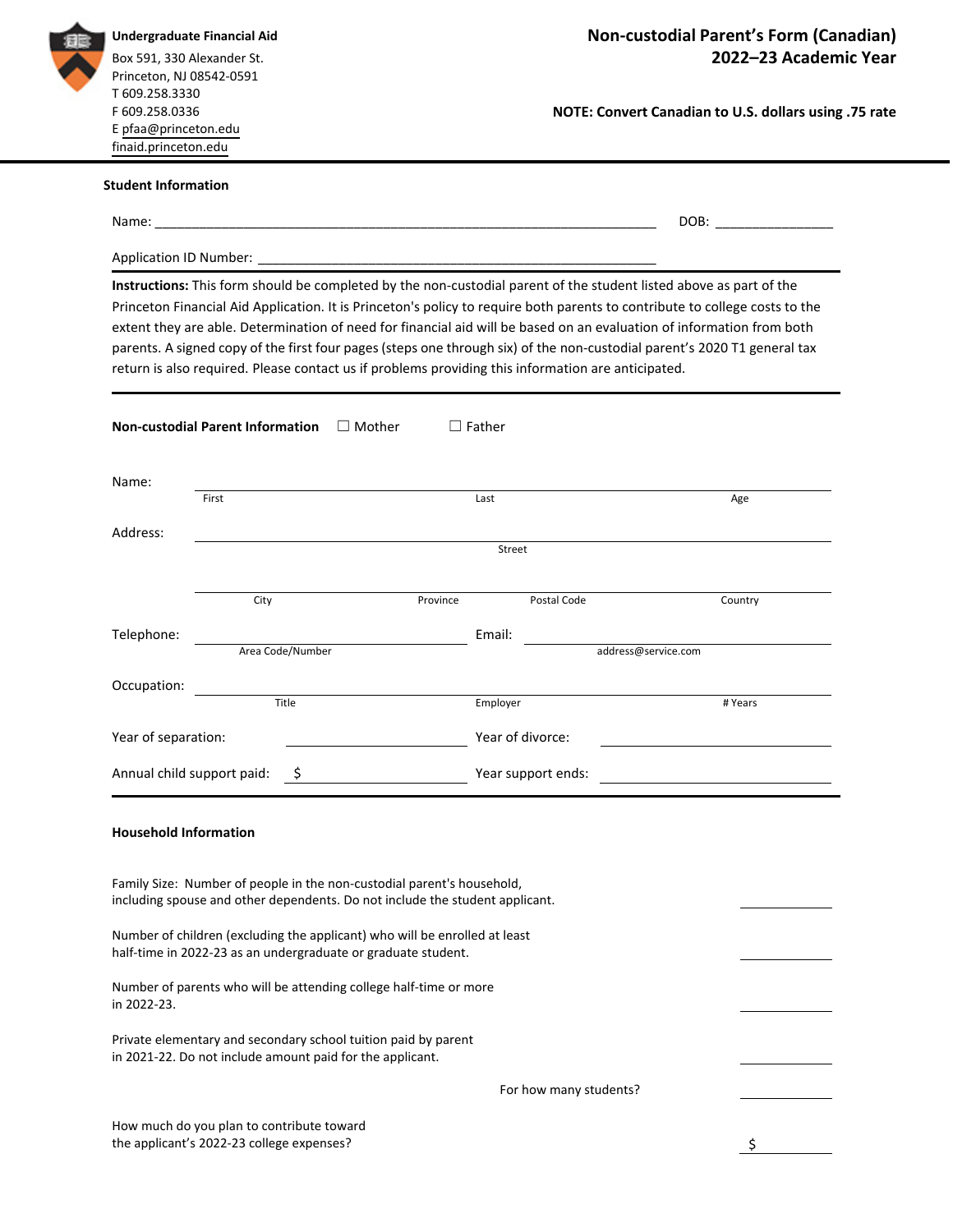If remarried, please exclude spouse's income, taxes, and assets when completing the following section.

| Parent's Income                                                                                                                             | 2020 | 2021 (Estimated) |
|---------------------------------------------------------------------------------------------------------------------------------------------|------|------------------|
| Total Income<br>(T1 line 15000)                                                                                                             |      |                  |
| Net Federal Tax<br>(T1 line 42000)                                                                                                          |      |                  |
| Provincial Tax<br>(T1 line 42800)                                                                                                           |      |                  |
| Parent's employment<br>income                                                                                                               |      |                  |
| Total Income from non-taxable<br>sources (explain below)                                                                                    |      |                  |
| <b>Parent's Expenses</b>                                                                                                                    |      |                  |
| Unreimbursed Medical and dental<br>(exclude insurance premiums)                                                                             |      |                  |
| Child support paid by this parent<br>to another household                                                                                   |      |                  |
| Parents' repayment of educational loans<br>(for their own or a child's school costs)                                                        |      |                  |
| Other special expenses (explain below)                                                                                                      |      |                  |
| <b>Parent's Assets</b>                                                                                                                      |      |                  |
| Cash, savings, and checking accounts                                                                                                        |      |                  |
| Investments (stocks, bonds, money market funds,<br>trusts, college savings plans, etc.). Do not include<br>retirement plans reported below. |      |                  |
| Current value of qualified tax-deferred retirement,<br>pension, annuity, and savings plans                                                  |      |                  |
| Business or farm market value                                                                                                               |      |                  |
| Business or farm debt                                                                                                                       |      |                  |
| Other real estate market value (do not include<br>primary home)                                                                             |      |                  |
| Amount owed on this real estate<br>Do you own your own home? □ Yes □ No                                                                     |      |                  |
| If yes, the current value of home                                                                                                           |      |                  |
| If yes, amount currently owed                                                                                                               |      |                  |
| Annual mortgage or rent payments<br>on primary residence (include real estate tax)                                                          |      |                  |